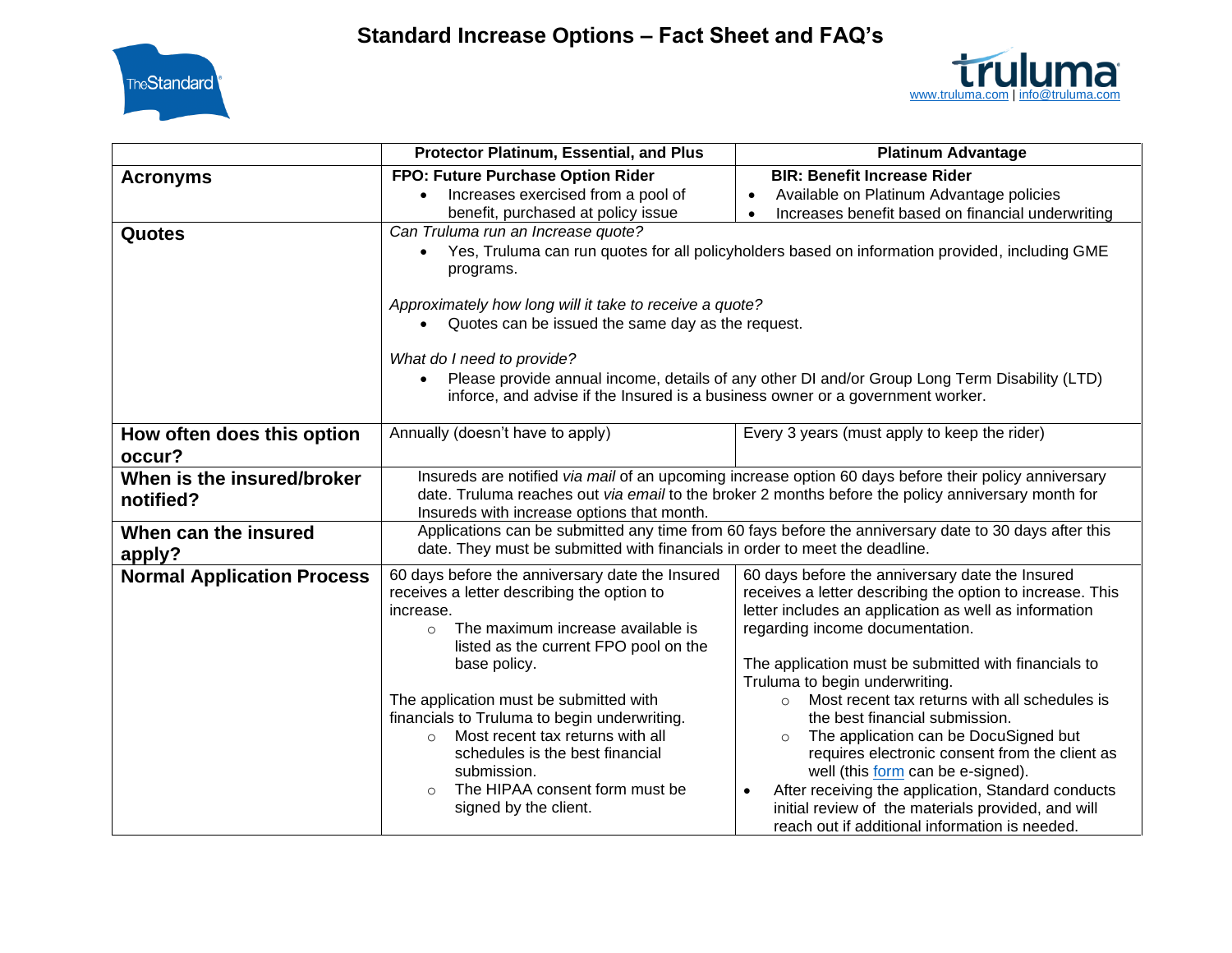



| The application can be DocuSigned but<br>$\circ$<br>requires electronic consent from the<br>Insured as well (this form can be e-<br>signed).<br>After receiving the application, Standard<br>$\bullet$<br>conducts initial review of the materials                                                                                                                                                                                                                                                                                                                                                                                                                                                                                                                                                                                                                                                                                                                                              | $\bullet$<br>$\bullet$              | If no further information is needed, underwriters will<br>review the income and current inforce coverage to<br>determine the maximum increase the Insured<br>qualifies for.<br>When underwriting makes a decision they notify the<br>Inforce Policy Coordinator at Truluma with the                                                                                                                                                                                                                                                                                                                                                                                                                                                                                                                          |
|-------------------------------------------------------------------------------------------------------------------------------------------------------------------------------------------------------------------------------------------------------------------------------------------------------------------------------------------------------------------------------------------------------------------------------------------------------------------------------------------------------------------------------------------------------------------------------------------------------------------------------------------------------------------------------------------------------------------------------------------------------------------------------------------------------------------------------------------------------------------------------------------------------------------------------------------------------------------------------------------------|-------------------------------------|--------------------------------------------------------------------------------------------------------------------------------------------------------------------------------------------------------------------------------------------------------------------------------------------------------------------------------------------------------------------------------------------------------------------------------------------------------------------------------------------------------------------------------------------------------------------------------------------------------------------------------------------------------------------------------------------------------------------------------------------------------------------------------------------------------------|
| provided and will reach out if additional<br>information is needed.<br>If no further information is needed,<br>$\bullet$<br>underwriters will review the income and<br>current inforce coverage to determine the<br>maximum increase the Insured qualifies for.<br>When underwriting makes a decision they<br>$\bullet$<br>notify the Inforce Policy Coordinator at<br>Truluma with the maximum benefit amount,<br>new policy number (if applicable), and<br>effective date.<br>The Insured can decide on the amount they<br>$\bullet$<br>would like to accept (between the 50%<br>minimum and the full offer).<br>The policy is sent electronically to the broker<br>$\bullet$<br>and client for signatures. At this stage, if the<br>client would like to be on automatic drafting<br>or change their premium mode they can<br>elect to do so via the EFT form sent with the<br>policy.<br>After signatures are received, Standard will<br>$\bullet$<br>draft or request premium to place the | $\bullet$<br>$\bullet$<br>$\bullet$ | maximum benefit amount, 75% and 50% increase<br>amounts, and the effective date.<br>After receiving an offer, the Insured must<br>$\circ$<br>accept between 50% and 100% to keep the<br>BIR on their policy. If no offer is received, the<br>rider will still renew automatically.<br>Once the Insured decides on the amount to issue,<br>Standard will produce a quote based on the<br>accepted increase and will generate an<br>endorsement. The endorsement must be signed and<br>returned within 30 days to place the increase<br>inforce.<br>The draft of premium will occur on the policy<br>anniversary date, or when the endorsement and<br>authorization to draft is received (if the policy<br>anniversary date has already passed).<br>The next regular increase option will occur in 3<br>years. |
| increased benefit amount inforce.<br>The FPO pool is reduced based on the<br>$\bullet$<br>increase amount exercised. The premium<br>for the FPO rider on the original base policy<br>will remain the same until the full pool is<br>exercised, no matter how much benefit is                                                                                                                                                                                                                                                                                                                                                                                                                                                                                                                                                                                                                                                                                                                    |                                     |                                                                                                                                                                                                                                                                                                                                                                                                                                                                                                                                                                                                                                                                                                                                                                                                              |
| remaining. After the pool is exercised, the<br>rider and associated premium is removed<br>from the base policy.                                                                                                                                                                                                                                                                                                                                                                                                                                                                                                                                                                                                                                                                                                                                                                                                                                                                                 |                                     |                                                                                                                                                                                                                                                                                                                                                                                                                                                                                                                                                                                                                                                                                                                                                                                                              |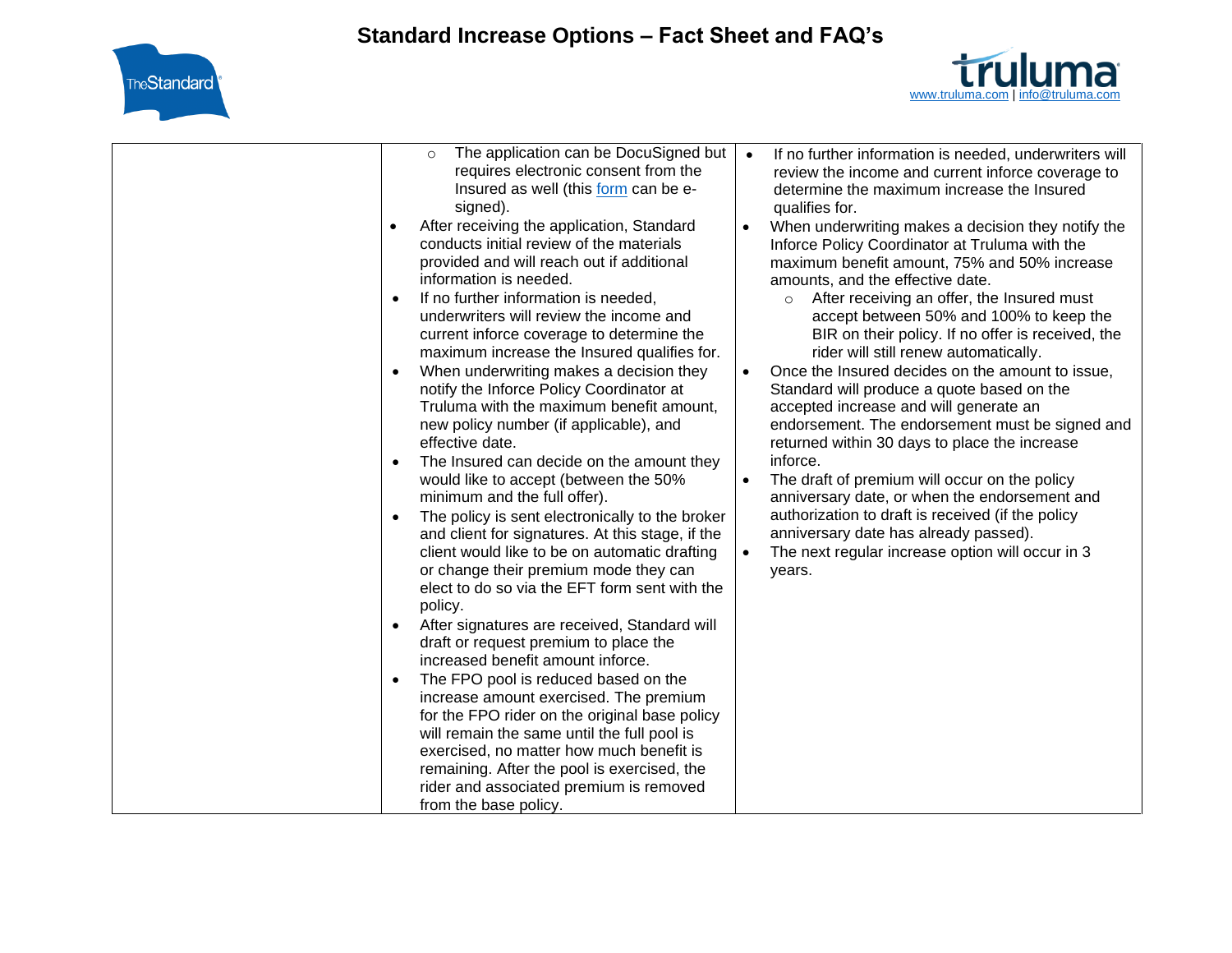



| <b>Base Policy Changes</b>                      | Will the increased benefit be on a new policy or<br>layered onto the base?<br>This increased benefit will become a new<br>$\bullet$<br>Platinum Advantage policy. If the client has<br>accepted previous increases, the additional<br>benefit may be layered onto this additional<br>policy.                                                                                                                                                                                                                                                                                                                                                                                | Will the increased benefit be on a new policy or layered<br>onto the base?<br>• The increase will be layered onto the base policy.                                                                                                                                                                                                                                                                                                                                                                                                                     |
|-------------------------------------------------|-----------------------------------------------------------------------------------------------------------------------------------------------------------------------------------------------------------------------------------------------------------------------------------------------------------------------------------------------------------------------------------------------------------------------------------------------------------------------------------------------------------------------------------------------------------------------------------------------------------------------------------------------------------------------------|--------------------------------------------------------------------------------------------------------------------------------------------------------------------------------------------------------------------------------------------------------------------------------------------------------------------------------------------------------------------------------------------------------------------------------------------------------------------------------------------------------------------------------------------------------|
|                                                 | Does the writing agent for the increase option<br>automatically become the servicing agent on the<br>base policy?<br>No, the writing agent for the increase will<br>only receive commission and be the<br>servicing agent on the increase policy. In<br>order to become the servicing agent on the<br>base policy, a broker of record change must<br>be submitted. (see BOR change<br><i>instructions</i> )                                                                                                                                                                                                                                                                 | Does the writing agent for the increase option<br>automatically become the servicing agent on the base<br>policy?<br>• The writing agent for the BIR will not automatically<br>become the servicing agent for the base policy. The<br>agent needs to submit a broker of record change (if<br>they are already appointed) in order to become the<br>servicing agent on the policy and receive<br>commissions for the increase option.                                                                                                                   |
| <b>Off-Anniversary</b><br><b>Qualifications</b> | Protector Platinum (and Platinum GME policies):<br>off-anniversary is available if the Insured:<br>Financially qualifies for at least a \$500<br>$\bullet$<br>increase<br>Involuntarily loses employer-paid Group<br>Long Term Disability (LTD) within 90<br>days of applying<br><b>OR</b><br>$\circ$<br>has completed a residency and/or<br>$\bullet$<br>fellowship in the last 36 months.<br>Protector+/ Protector Essential: off-anniversary<br>increases are available if the Insured:<br>Has experienced a significant increase<br>$\bullet$<br>in earned income due to a job change,<br>promotion, or establishment of medical<br>practice within 90 days of applying | The accelerated off-anniversary option is only available<br>until age 50.<br>Clients must be age 50 or younger and within the last 90<br>days: have income increased by at least 30% since last<br>anniversary date or exercise, OR experienced an<br>involuntary loss of Group LTD<br>Medical Residents or Fellows may apply for Off-<br>Anniversary BIR up to 12 months after completion of<br>Residency or Fellowship<br>NOTE: Off-anniversary BIR increases are placed on a<br>new policy with a different effective date than the base<br>policy. |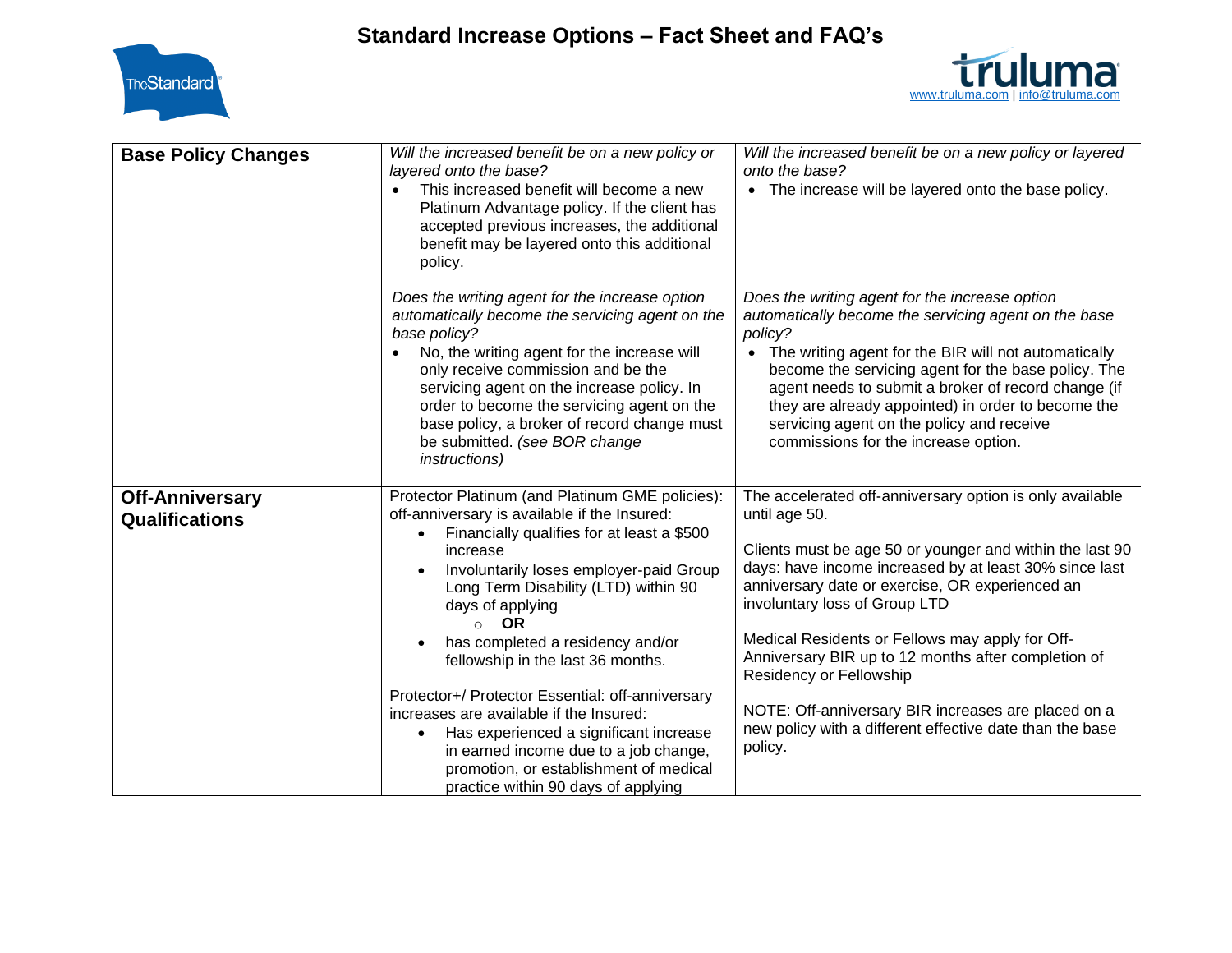



|                                   | Involuntarily loses employer-paid Group<br>Long Term Disability (LTD) within 90<br>days of applying<br><b>OR</b><br>$\circ$<br>Has completed a residency and/or<br>fellowship in the last 36 months.                                                                                                                  |                                                                                                                                                                                                                                                                                                                                                                                                                                                           |
|-----------------------------------|-----------------------------------------------------------------------------------------------------------------------------------------------------------------------------------------------------------------------------------------------------------------------------------------------------------------------|-----------------------------------------------------------------------------------------------------------------------------------------------------------------------------------------------------------------------------------------------------------------------------------------------------------------------------------------------------------------------------------------------------------------------------------------------------------|
| <b>State Application to Use</b>   | Can be written in EITHER the original state of<br>the base policy OR the new current resident<br>state. The agent must be licensed in whichever<br>state the application is being taken.                                                                                                                              | Platinum Advantage policies are not available in<br>Wyoming, California does not have GME policies<br>available, and Massachussettes does not have business<br>platinum advantage policies available. If clients currently<br>reside in these states the application would need to be<br>run as the base policy state (if changed) or the increase<br>is unavailable.<br>The agent must be licensed in whichever state the<br>application is being taken. |
| Where to find an application      | Click here to download an application                                                                                                                                                                                                                                                                                 | Click here to download an application                                                                                                                                                                                                                                                                                                                                                                                                                     |
| <b>Financials</b>                 | Click here for Standard's Income Documentation<br>Reference                                                                                                                                                                                                                                                           | Click here for Standard's Income Documentation<br>Reference                                                                                                                                                                                                                                                                                                                                                                                               |
| <b>Minimum Benefit Available</b>  | Protector Essential and Protector +: \$100<br>Protector Platinum: \$200                                                                                                                                                                                                                                               | \$200 (must accept at least 50% of the maximum offer)                                                                                                                                                                                                                                                                                                                                                                                                     |
| <b>Maximum Benefit Available</b>  | ProtectorEssential /<br><b>Protector Platinum</b><br>Protector+<br>Full Pool Amount<br>Full Pool Amount<br>Age 18-41<br>Age 42-44<br>1/2 Pool Amount<br>Full Pool Amount<br>1/2 Pool Amount<br>1/3 Pool Amount<br>Age 45:<br>Age 46-50:<br>1/3 Pool Amount<br>1/3 Pool Amount<br>1/3 Pool Amount<br>Age 51-55:<br>N/A | 100% of offer, based on financial<br>underwriting                                                                                                                                                                                                                                                                                                                                                                                                         |
| When does the rider<br>terminate? | When the FPO pool has been fully<br>$\bullet$<br>exercised,<br>The policy reaches the termination date.<br>$\bullet$<br>On the policy anniversary after the client's<br>$\bullet$<br>55 <sup>th</sup> birthday                                                                                                        | If the rider BIR is not applied for<br>If base monthly benefit has been reduced<br>If less than 50% of an increase option offer is<br>accepted<br>• On the policy anniversary after the client's 55 <sup>th</sup><br>birthday                                                                                                                                                                                                                             |